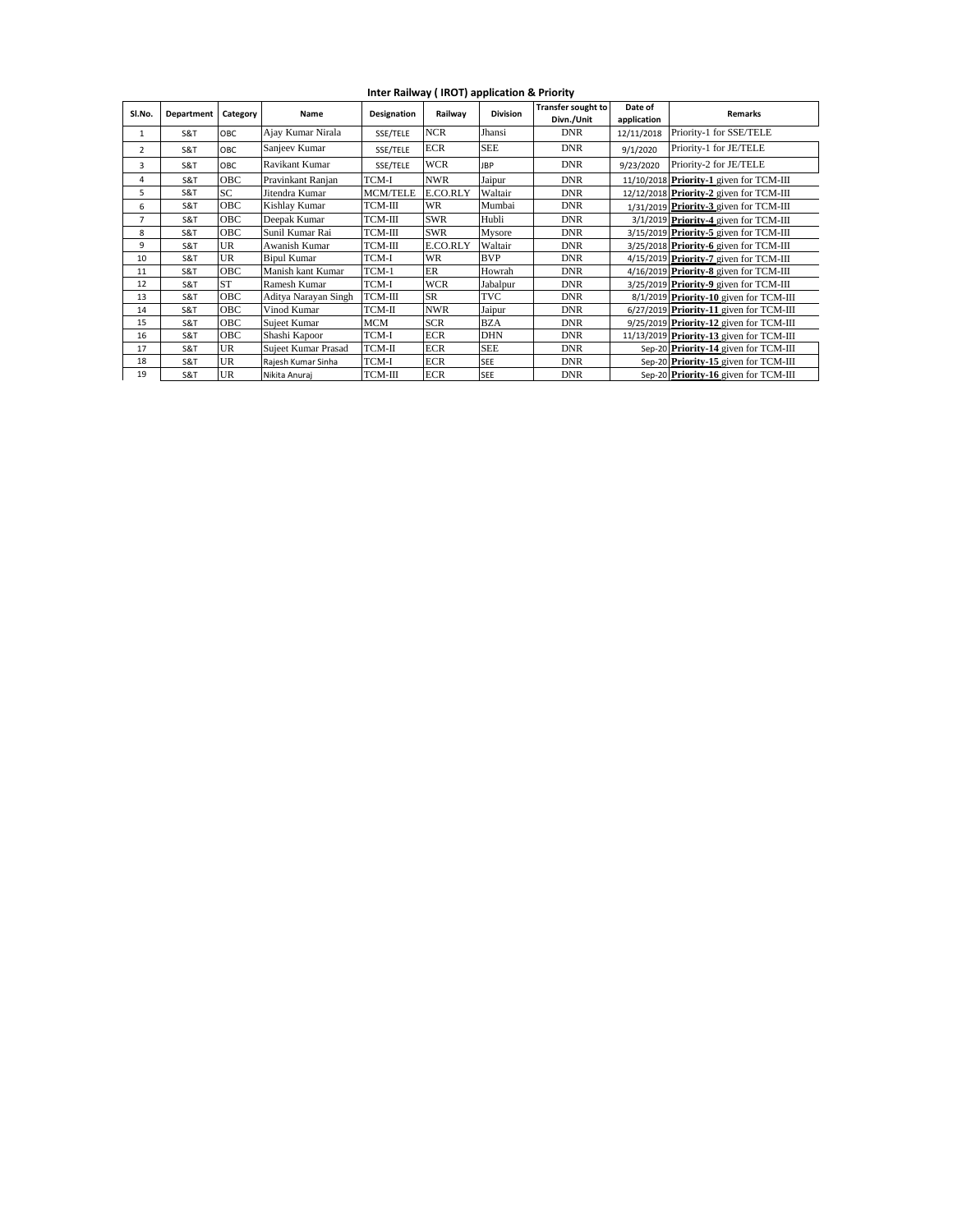## **Inter divisional (within**

## **INWARD**

| SI.No. | Divn./<br><b>Unit</b> | Department     | Category | Name                | <b>Designation</b> | <b>Station</b> |
|--------|-----------------------|----------------|----------|---------------------|--------------------|----------------|
|        | <b>SEE</b>            | S&T            | UR       | Sanjeev Kumar       | SSE/TELE           | <b>I</b> SEE   |
|        | <b>SEE</b>            | S&T            | UR       | Sujeet Kumar Prasad | TCM-II             | <b>SEE</b>     |
| 3      | <b>SEE</b>            | <b>S&amp;T</b> | UR       | Rajesh Kumar Sinha  | <b>TCM-I</b>       | <b>SEE</b>     |
| 14     | <b>SEE</b>            | <b>S&amp;T</b> | UR       | Nikita Anuraj       | TCM-III            | <b>SEE</b>     |